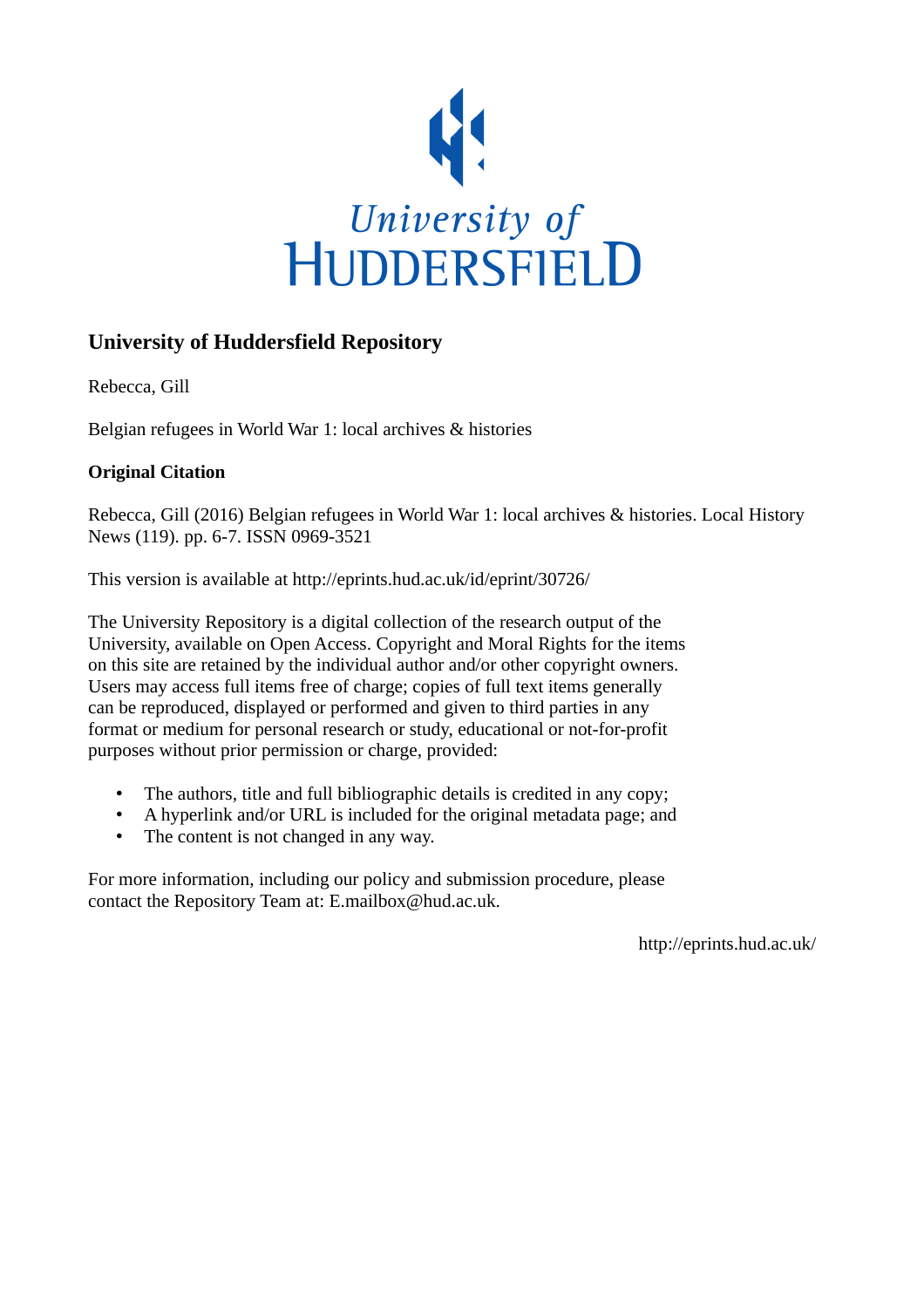## Belgian refugees in World War One: local archives and histories

Rebecca Gill

Twentieth century world wars led to many refugees seeking sanctuary from violence and persecution in other countries. Yet our knowledge and interest in these population displacements is far from consistent. Belgian refugees fleeing the violence of the German invasion in 1914 have been relatively forgotten compared to attention granted the Armenian refugee, or Spanish, Jewish, Czech and Polish refugees fleeing later conflicts.<sup>1</sup> Recently however this gap has narrowed with interest in Belgian refugees by media outlets, and historians in Britain and Belgium.2 In recovering the history of Belgian refugees we can better address the question of 'forgetting' but we can also, through a focus on local history, establish what legacies and personal memories persisted.

Pierre Purseigle has examined memorialisation and victimisation in wartime communities which privileged the combatant, and his mourners, over others such as refugees or prisoners of war.3 Indeed, the presence of almost a quarter of a million Belgian refugees in Britain received no official memorial in Belgium or Britain, and this has been reflected in their omission from national histories of the war. And yet, alongside memorials to the local war dead in villages and towns, there exist (or existed) commemorative plaques, church tablets, statues, and illuminated addresses presented by Belgian refugees to their hosts in recognition of their hospitality.4 Of course, we should not assume their words of gratitude meant that the Belgians' stay in Britain was characterised by unsullied fraternal feeling. But they do challenge us to consider more fully the nature of their reception and subsequent residency in Britain.

Interest in recapturing this history has arisen from two quarters. On the one hand, those in Britain and Belgium attempting to fill gaps in family histories where a relative was a Belgian refugee. On the other, historians of local communities who wish to illuminate social and political ramifications of the Belgians' accommodation in Britain. For both the family historian and the historian of a local community, the local press can provide an invaluable resource, though it should not be used uncritically. Press reports of the arrival of Belgians were often extensive and record that the Belgians were given a hero's welcome. It is not unusual to find interviews with Belgian refugees or accounts of their flight from the German army, but it is also worth remembering the propaganda value of this interest in welcoming the victims of German atrocities. The tone of these early reports should not blind us to the very varied nature of local responses across the four years of war, which often depended on whether a community had prior experience of accommodating refugees (as in the east end of London), food shortages, labour relations etc. Family historians can supplement these reports with information from the national register of wartime refugees at The National Archives in London (though beware the alternative spellings of Flemish and French names used by the statisticians, and that refugees moved around the country), as well as the registers of refugees that the local police were required to keep, and which are available in county archives where these survive.

Some Belgians, particularly those with sufficient personal resources, came independently to Britain in the first few days of war, but the majority came as part of organised evacuations from Ostend to Folkestone, then on to London where they were received by the newly-founded War Refugees Committee based at Aldwych. Peter Cahalan provides a detailed history of this body and its relationship with various government departments.<sup>5</sup> But accommodation in each locality around the country varied (some Belgians were housed and kept